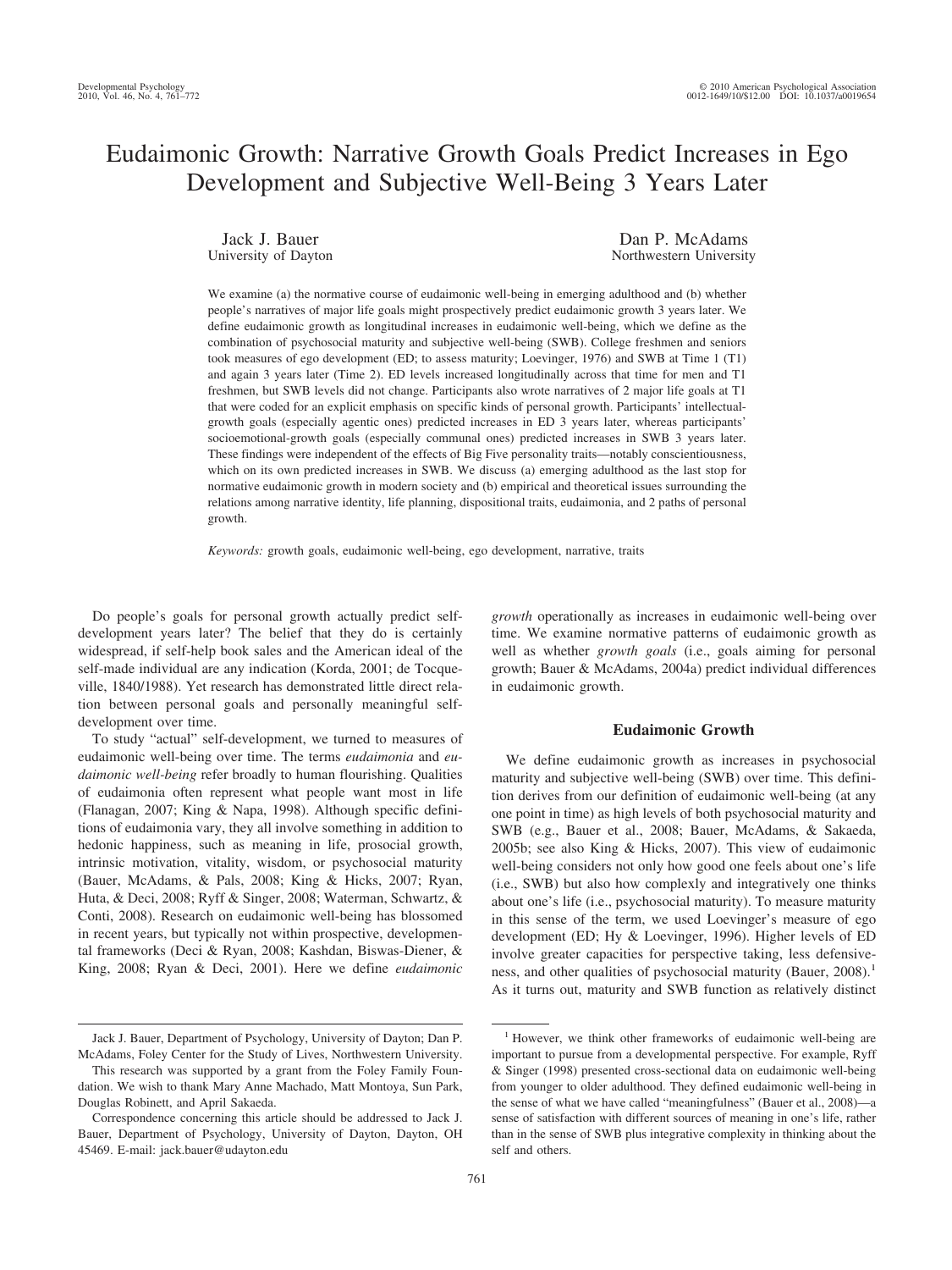facets of personality. Measures of ED typically do not correlate with measures of SWB, which deal with how good one feels about the self and others (e.g., Bauer & McAdams, 2004a, 2004b; King & Smith, 2004; Pals, 2006b). Similarly, ED and SWB show different patterns of life-course development.

# **The Course and Potentially Peaking Period of ED**

ED for individuals in contemporary, industrialized nations tends to increase throughout childhood and adolescence and into the early 20s, but not consistently beyond that period (Cohn, 1998; Labouvie-Vief, 2006; Westenberg & Gjerde, 1999). The normative stage of ED for adults (the self-aware stage; see Method section) is unlikely to emerge before late adolescence, and the next stage (conscientious) is unlikely to surface before emerging adulthood (Loevinger, 1993). ED levels appear to remain relatively stable throughout much of adulthood (Cohn, 1998). So it seems that emerging adulthood (Arnett, 2000) serves as the last period in which substantial gains in ED are expectable—that after this point, society leaves individuals more or less on their own to cultivate more complex, integrative understandings of their psychosocial lives. Whether the last normative gains occur in just the earlier ("college years") or also the later period (the mid-20s) of emerging adulthood is not clear.

# **The Flat Path of SWB**

In contrast to maturity, systematic changes in SWB appear not to be normative during emerging adulthood or at any period in the life span (Diener, Lucas, & Scollon, 2006), except perhaps for slightly higher levels in older adulthood (Mroczek & Kolarz, 1998). Individuals may have a set point for SWB, around which SWB rises and falls over time but to which SWB eventually returns, except in a minority of cases (Diener et al., 2006). In the current study, we measure SWB in its widely studied form, that is, the combination of life satisfaction and positive and (inversely) negative affect (e.g., Oishi, Diener, & Lucas, 2007).

# **Hypothesis 1: Normative Eudaimonic Growth in Emerging Adulthood**

First, we propose that the term *eudaimonic growth* has stronger and weaker definitions. The strong definition involves increases in both ED and SWB. Defined strongly, eudaimonic growth appears not to be normative at any period in the life course. Defined weakly, eudaimonic growth involves increases in ED while at least maintaining previous levels of SWB, such that one's "sum total" of ED and SWB increases. (An increase in SWB while maintaining previous levels of ED would merely be an increase in hedonic well-being, not in eudaimonic well-being.) Adopting the weaker definition of eudaimonic growth, our first hypothesis is that eudaimonic growth is normative in emerging adulthood. Our sample (see Method) allows us to compare earlier versus later years of emerging adulthood.

# **Personal Growth? Goals as Predictors of Eudaimonic Growth**

We are especially interested in personal goals as a predictor of future eudaimonic growth. If personal growth is at all possible, then research should be able to demonstrate that goals for personal growth—that is, growth goals (Bauer & McAdams, 2004a) predict the attainment of personally desirable forms of growth. To the degree that eudaimonic well-being represents desirable life conditions (culturally speaking, at least), then having growth goals for one's major life goals should predict eudaimonic growth.

Yet no study to our knowledge has shown a direct, prospective relation between goals or traits and increases in both ED and SWB. Still, some studies of goals and possible selves have come close. In a 2-year longitudinal study, gay and lesbian participants provided narratives of their either gay or lesbian and straight "best possible selves" (King & Smith, 2004). Greater conceptual elaboration of straight best possible selves predicted increases in ED 2 years later. However, measures of possible selves did not predict increases in life satisfaction (a component of SWB; Diener et al., 2006). A longitudinal study of college students over the course of one academic year showed that self-concordant (i.e., self-determined) goals predicted goal attainment, which in turn predicted increases in both maturity (measured as Eriksonian identity achievement) and adjustment to college, but initial goals alone did not predict these increases (Sheldon & Houser-Marko, 2001). Similar findings emerged in one-semester, longitudinal studies (Sheldon & Elliot, 1999; Sheldon, Kasser, Smith, & Share, 2002). Thus, we find no study to have demonstrated how personal goals directly predict increases in well-being, let alone both well-being and maturity, over a considerable period.

# **Narrative Growth Goals**

The present study features narratives of people's major life goals. Narratives are a medium through which people construct meaning in their lives (McAdams, 2006). The development of personal narratives over time is in many ways at the heart of self-development (i.e., the development of self-identity over time; McLean, Pasupathi, & Pals, 2007). By studying narratives of major life goals, we aimed to study people's intentional efforts to guide that self-development in a personally meaningful direction. Narratives of major life goals reveal not only what people want most in life but also the reasons for those goals—including reasons that underlie or predominate among a set of personal desires and worries. We coded goal narratives for two kinds of personal growth—intellectual and socioemotional—that could take agentic or communal orientations (based on Bauer & McAdams, 2004a, 2004b).

# **Intellectual- and Socioemotional-Growth Goals**

Intellectual-growth goals emphasize growth in how one thinks, whereas socioemotional-growth goals emphasize growth in how one feels and acts. Intellectual-growth goals emphasize the importance of heightening one's knowledge (or fostering others' knowledge), pursuing conceptual exploration and learning, and understanding the self and others better, but not necessarily a more deeply felt experience of those things. In contrast, socioemotionalgrowth goals emphasize a deepening or strengthening in the felt experience of one's psychosocial life, but not explicitly a deeper conceptual understanding of it. Socioemotional-growth goals involve aims for a deepening of life experience, greater vitality (i.e., "feeling alive"), building personally meaningful skills, cultivating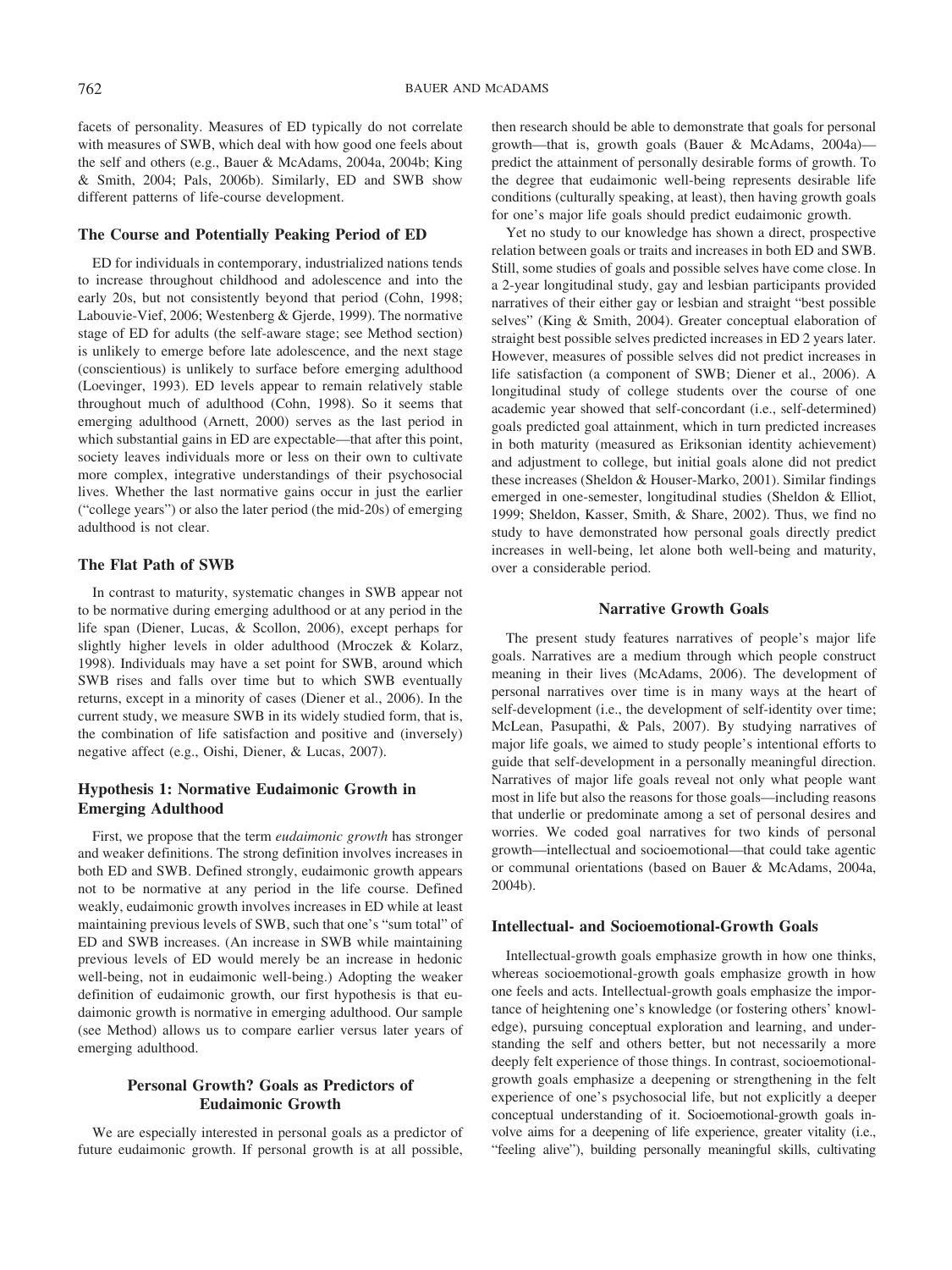personally meaningful relationships, and making contributions to society and future generations. The operational definition of socioemotional-growth goals is based largely on self-determination theory (Deci & Ryan, 2000; Kasser & Ryan, 1993), though with the narrative's explicit emphasis on growth.<sup>2</sup>

### **Agentic and Communal Growth**

Intellectual- and socioemotional-growth goals can each be oriented toward either agentic or communal growth, or both (Bauer & McAdams, 2004b; see also McAdams, Hoffman, Mansfield, & Day, 1996). Whereas intellectual and socioemotional growth deal with the roughly thinking and feeling facets of self-development, agentic and communal growth deal with the roughly intrapersonal and interpersonal facets of self-development. See Figure 1 for a schematic summary of the different growth goals and the Appendix for examples.

#### **Growth Goals and Eudaimonic Well-Being**

Past research has shown that intellectual-growth narratives (particularly agentic ones) correlate with ED, whereas socioemotionalgrowth narratives (particularly communal ones) correlate with SWB (Bauer & McAdams, 2004a, 2004b; Bauer, McAdams, & Sakaeda, 2005a). In a cross-sectional analysis that suggests eudaimonic growth, older adults scored higher than young adults on eudaimonic well-being, but these ties to age were mediated by growth goals (Bauer & McAdams, 2004a). Whether growth goals predicted prospective increases in ED or SWB remained to be seen.

# **Hypothesis 2: Growth Goals Predict Eudaimonic Growth**

Our second hypothesis for the present study is that growth goals predict individual differences in eudaimonic growth (in the strong

|                                      | <b>AGENTIC</b><br><b>GROWTH</b>                                                 | <b>COMMUNAL</b><br><b>GROWTH</b>                                                       |  |  |  |  |
|--------------------------------------|---------------------------------------------------------------------------------|----------------------------------------------------------------------------------------|--|--|--|--|
| <b>INTELLECTUAL</b><br><b>GROWTH</b> | Goals aiming for:<br>• heightened conceptual<br>knowledge of self               | Goals aiming for:<br>• heightened conceptual<br>knowledge of others<br>& relationships |  |  |  |  |
|                                      | • conceptual exploration<br>and learning for the sake<br>of one's own knowledge | • fostering others'<br>intellectual development                                        |  |  |  |  |
|                                      | Goals aiming for:                                                               | Goals aiming for:                                                                      |  |  |  |  |
| SOCIOEMOTIONAL<br><b>GROWTH</b>      | • deeper experience of<br>self and one's own<br>actions and events              | • deeper experience of<br>others and relationships                                     |  |  |  |  |
|                                      | • strengthening of<br>personally meaningful                                     | • greater abilities to act<br>fairly or caringly                                       |  |  |  |  |
|                                      | abilities                                                                       | • fostering others' growth                                                             |  |  |  |  |

*Figure 1.* Themes of growth goals: Whereas intellectual- and socioemotional-growth goals deal with the roughly thinking and feeling facets of self-development, agentic and communal growth goals deal with the roughly intrapersonal and interpersonal facets of self-development.

definition). More precisely, we predicted that intellectual-growth goals (especially agentic ones) would predict increases in ED but not SWB, whereas socioemotional-growth goals (especially communal ones) would predict increases in SWB but not ED.

## **Personality Traits**

The Big Five personality traits—neuroticism, extraversion, openness to experience, conscientiousness, and agreeableness represent the most widely studied model of individual differences. Moreover, the Big Five traits are often considered to be the basic building blocks of personality, with personality characteristics such as goals and narratives being mere epiphenomena (e.g., McCrae & Costa, 1999). Yet narratives consistently predict indices of psychological health and well-being beyond the effects of broad personality traits (Bauer & McAdams, 2004b; Bauer et al., 2005a, 2005b; McLean & Pratt, 2006; Roberts, O'Donnell, & Robins, 2004), even longitudinally (Lodi-Smith, Geise, Roberts, & Robins, 2009). In an extension of Hypothesis 2, we expected that narrative growth goals would be independent of broad personality traits in predicting facets of eudaimonic growth.

## **Method**

# **Participants**

Participants were college freshmen and seniors from Northwestern University, a highly competitive, private school near Chicago. The first measurement time, Time 1 (T1), involved 145 participants. Another measurement time, Time 2 (T2), occurred approximately 3.5 years later and involved 87 of the original participants (60%) who provided data for the primary measures. At T1, the freshmen were approximately 18 years old  $(M = 18.1, SD = 0.30;$ range:  $18-19$ ) and the seniors were approximately 21 ( $M = 20.9$ ,  $SD = 0.60$ ; range: 20–22). Thus at T2 the T1 freshmen were approximately 21, and the T1 seniors were approximately 24. Ages were almost the same for those who stayed in the study as for those who dropped out. As for cohort, T1 had 64 freshmen (44%) and 81 seniors, whereas T2 had 40 T1 freshmen (46%) and 47 T1 seniors. Gender was disproportionately female, though common for studies of this type: At T1, 107 participants (74%) were female, whereas at T2, 68 participants (78%) were female. Ethnicity was distributed as follows: At T1 (and at T2), 70% (76%) of the students indicated European American, 19% (18%) indicated Asian American, 5% (2%) indicated African American, 2% (2%) indicated Hispanic, and 5% (1%) indicated "other." Participants who dropped out of the study did not differ from participants who remained in the study in terms of the T1 measures of ED, SWB, and growth goals. We did not gather information about languages spoken in the home or family socioeconomic status.

## **Procedure**

In the fall semester of the 1st year of data collection, we recruited participants via flyers, advertisements in the campus

<sup>2</sup> In past research we used the terms *exploratory* and *intrinsic* growth goals, but these terms were inaccurate in various ways. *Intellectual* and *socioemotional* were chosen to demonstrate a relative difference in the thinking-versus-feeling emphasis in concerns for personal growth.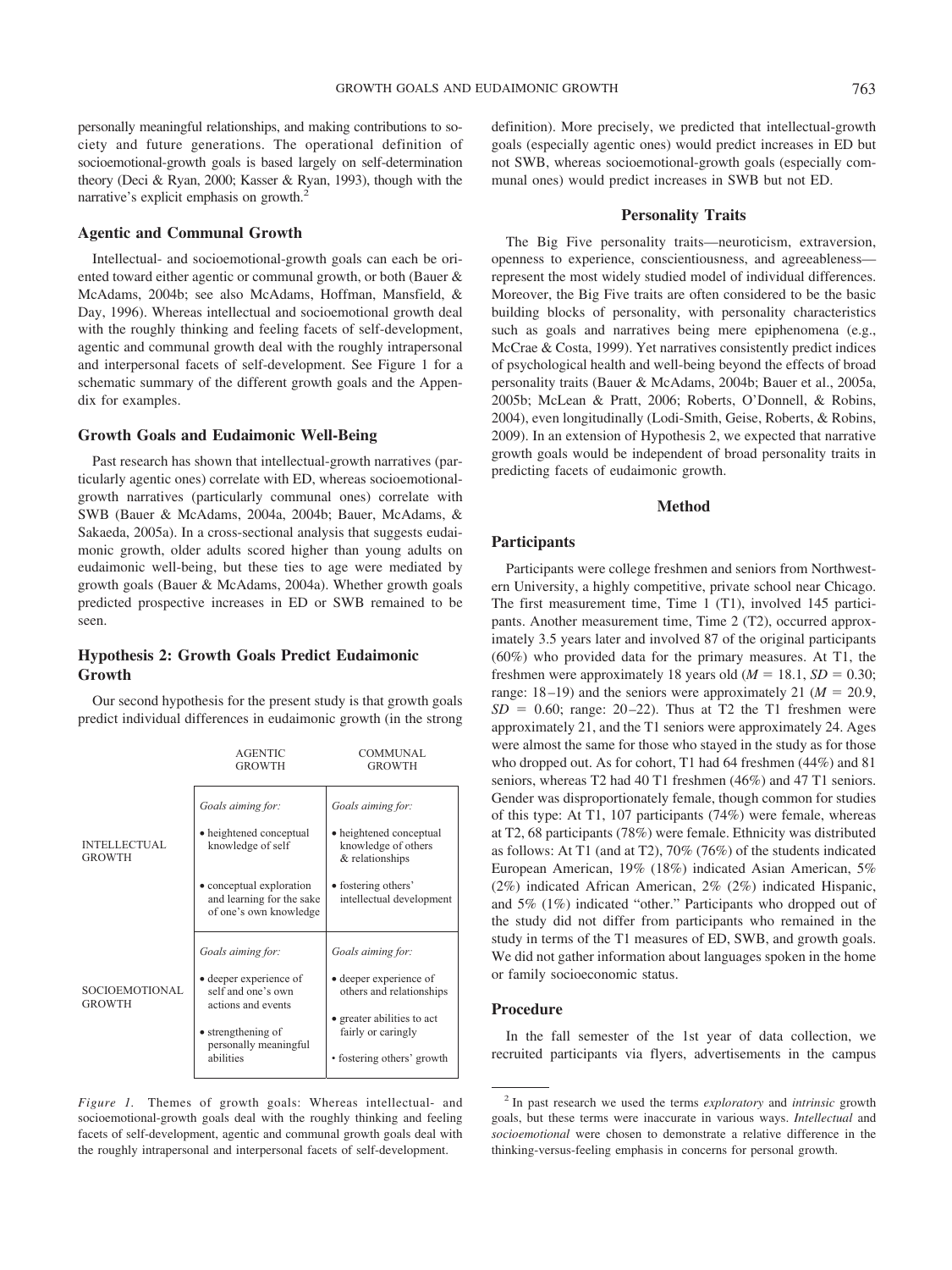newspaper, and sign-up tables in the student union. Students who expressed interest in participating were given a booklet of questionnaires to complete at their leisure and were asked to return the booklet in person or via campus mail within 2 weeks. The booklet took 3–5 hr to complete. Students who were given a survey but who did not return it within 3 weeks were contacted by phone or e-mail for encouragement to complete the survey. Participants took the survey again approximately 3 years later in the fall semester, by which time almost all the T1 freshmen had become seniors and the T1 seniors were almost 3 years out of college. Participants were paid \$50 each time they completed the survey. Participants received the same survey at each measurement time. The survey included an open-ended question about major life goals, sentencecompletion tasks to measure psychosocial maturity, and Likerttype measures of well-being and Big Five personality traits. For a study on autobiographical memories and other phenomena that also came from this project, see McAdams et al. (2006).

## **Measures of Growth Goals**

Participants were asked to describe, in two paragraphs, two of their major life goals. After being told to think about their life's future in a broad sense and about their major life goals, participants were instructed,

You may have many goals, but please choose the two that seem the most important to you right now and describe each to us below. Please write a paragraph for each goal that explains what the goal is and how you are trying to or plan to achieve it.

Narratives were then coded according to an established protocol that was made more stringent for the current study (Bauer & McAdams, 2004a, 2004b).

**Overview of coding the goal narratives.** Coders first identified what the goal was about behaviorally or objectively (e.g., success in love or work, to obtain something like a career or a marriage or financial security). These types of goals were not the primary focus of the coding. Any one of these types of goals could be coded in various ways. Rather, the target element of the narrative was the participant's predominant reason (or reasons) for having that major life goal. We have found in other research that the explicitly stated, subjective reasons or motivations for goals are stronger predictors of personality and well-being measures than are the behavioral types of goals (Bauer et al., 2005a). Sometimes the reasons for goals were made explicit in causal statements such as "I want to join the circus because . . . ," but more often the reasons emerged in words or phrases that conveyed the personal importance of the goal or by outlining one's strategy for implementing the goal. Examples appear in the Appendix, but here is a quick excerpt: "I want to create art that causes people to think in new ways." This expresses a goal type ("I want to create art"), but the phrase "that causes people to think in new ways" endows the goal with a personally meaningful purpose. It is important to note that narratives typically reveal competing motivations or reasons for having a goal, yet any one narrative can be coded as reflecting predominantly one versus the other—a matter of emphasis (Bauer & McAdams, 2004b). The particular reasons of concern for this study dealt most broadly with growth rather than safety (Maslow, 1968). More specifically, each major life goal was coded for the presence or absence of two kinds of growth: intellectual and socioemotional. Two researchers (the first author and an advanced graduate student) coded each major life goal, were blind to participants' scores on other measures, and attained reasonable levels of interrater reliability (intellectual-growth goals,  $\kappa = .80$ , and socioemotional-growth goals,  $\kappa = .69$ ). Discrepancies were resolved by discussion. Examples of growth goals appear in the Appendix.

**Coding for intellectual-growth goals.** Each goal was coded in a dichotomous fashion for the presence or absence of an explicit concern for intellectual growth. The presence of an intellectualgrowth goal was coded when the reason for the goal was explicitly to integrate, explore, learn, investigate, or encounter new, conceptual perspectives or conceptual challenges. The absence of an intellectual-growth goal involved a desire to experience or obtain something, without an explicit concern for intellectual or conceptual growth. We note that intellectual-growth and non-intellectualgrowth goals were measured as two sides of the dichotomous variable "intellectual-growth goals." Finally, the intellectual growth that is intended in a goal may be one's own or someone else's (see Coding for agentic and communal growth).

**Coding for socioemotional-growth goals.** Each goal was also coded in a dichotomous fashion for the presence or absence of socioemotional growth. The presence of a socioemotional-growth goal was coded when the reason for the goal was explicitly to foster some form of personal growth such as improving a personality characteristic (but not intellectual growth), experiencing life more fully (along the lines of vitality), the growth of a specific meaningful relationship, or contributions to society or future generations. A non-socioemotional-growth goal involved (a) extrinsically motivated reasons for having the goal (e.g., wanting to gain money, status, or approval; Sheldon & Kasser, 1995); (b) reasons explicitly dealing with progress or improvement, even if dealing with humanistic things such as relationships; (c) wanting to overcome an unpleasant deficit rather than to develop something for the intrinsic love of the thing itself (e.g., wanting to recover or improve one's health to get back to "normal," rather than for the intrinsic enjoyment or self-identified value of doing the kinds of things that lead to good health); or (d) wanting to preserve or maintain one's present conditions. We note the distinction between goal types and goal reasons described earlier. For example, the goal of "making enough money" could be coded as a socioemotional-growth goal if the reasons for making money were to provide an education for one's children, but not if the reasons were grounded in gaining fame and prestige (which is less about growth than about hedonic self-image). We note that the socioemotional-growth goals and non-socioemotional-growth goals were measured as two sides of the dichotomous variable "socioemotional-growth goals." As with intellectual-growth goals, socioemotional-growth goals could be agentic or communal.

**Coding for agentic and communal growth.** Growth goals were also coded for the psychosocial orientations of agency and communion. A single goal could emphasize both agentic and communal growth. Figure 1 provides an overview of criteria for coding agentic and communal orientations of both intellectual and socioemotional growth. Interrater reliability was .82 for agency and .86 for communion.

**Computing variables of growth goals.** Because each person described two goals, each person could have zero, one, or two intellectual-growth goals as well as zero, one, or two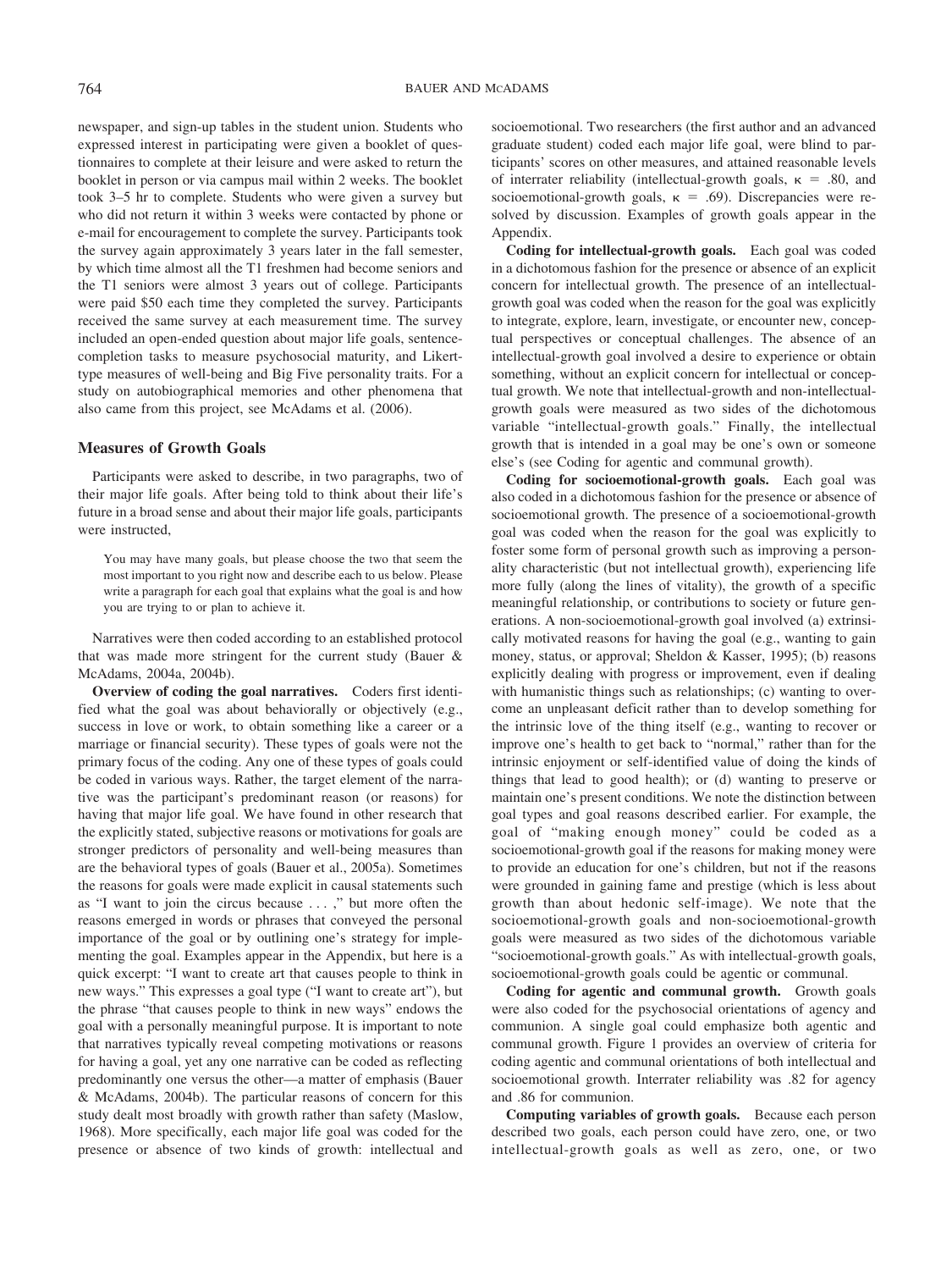socioemotional-growth goals. Past research has shown that almost all intellectual-growth narratives are also coded as socioemotionalgrowth narratives (e.g., Bauer & McAdams, 2004a). In other words, most growth narratives deal with some form of socioemotional growth. To distinguish intellectual from socioemotional growth, we recoded any goal that was coded for intellectual and socioemotional growth into the variable for intellectual-growth goals (but not socioemotional growth). Thus the resulting growthgoal variables differentiated goals that explicitly emphasized intellectual growth from goals that explicitly emphasized socioemotional growth exclusively.

# **Other Measures**

**Ego development.** The Washington University Sentence Completion Test of Ego Development (Hy & Loevinger, 1996) asks participants to complete 18 sentence stems (e.g., "When a child will not join in group activities . . . ," "A man's job . . . ," "My mother and I . . . ," "A wife should . . . ," "Rules are . . ."). Each item is scored according to guidelines, aggregated for each participant, and assigned a total protocol rating. The total protocol rating scores correspond to different levels or stages of ED. Starting at Level 2 (with Level 1 being reserved for the presocial infant who as yet lacks an ego), the total protocol rating scores are  $2 =$ *impulsive* (passively dependent),  $3 = self-protective$  (opportunistic),  $4 = \text{conformist}$  (following rules),  $5 = \text{self-aware}$  (fairness, consideration of rules),  $6 =$  *conscientious* (self-evaluated standards),  $7 =$  *individualistic* (respect for others' standards),  $8 =$ *autonomous* (understanding of interdependence), and 9 *integrated* (reconciles conflicts within a broader identity). An advanced graduate student coded the responses after months of training in the theory and measurement of ED and after establishing an agreement rate with practice materials (Hy & Loevinger, 1996) of greater than 85%. The ED scoring guidelines, which are self-instructive, have shown high levels of reliability and internal consistency (Loevinger, 1976).

**Subjective well-being.** SWB was measured as an aggregate of life satisfaction, positive affect, and (inversely scored) negative affect (see Diener et al., 2006). Participants completed the Satisfaction With Life Scale (Diener, Emmons, Larson, & Griffen, 1985). This scale is a well-validated, simple five-item measure of overall life satisfaction. Items include "I am satisfied with the current state of affairs in my life" and "If I could live my life over, I would change almost nothing." Items are rated on a scale of 1 (*strongly disagree*) to 7 (*strongly agree*). Participants also completed the Positive and Negative Affect Schedule (Watson, Clark, & Tellegen, 1988). The Positive and Negative Affect Schedule has two subscales, one for positive affect and one for negative affect. Participants rated "to what extent" (1 = very slightly or not at all to  $5$  = *extremely*) they generally experience each of 20 emotions—10 positive and 10 negative. Scores for life satisfaction and the Positive and Negative Affect Schedule were standardized and aggregated (with negative affect scores subtracted) to form a measure of SWB representing self-reports of both affective experience and general appraisals of life satisfaction.

**Traits.** The Big Five Inventory (John & Srivastava, 1999) is a well-validated measure in which participants rate on a 5-point scale the degree to which each of 44 items describes one's own personality. The prompt reads, "I see myself as someone who. . . ." Sample descriptions include "can be tense," "is outgoing, sociable," and "is curious about many different things." Items converge on five personality traits: neuroticism, extraversion, openness, conscientiousness, and agreeableness.

# **Results**

#### **Descriptive and Demographic Statistics**

Frequencies of growth goals appear in Table 1. Participants were more likely to have socioemotional-growth goals than intellectual-growth goals,  $\chi^2(86) = 7.73$ ,  $p = .021$ , as found in previous research (Bauer & McAdams, 2004a). In other words, goals aiming primarily toward a deepening of experience were more common than goals focused on conceptual learning. Highly skewed distributions of all forms of growth goals led us to collapse them into presence–absence variables. These dichotomous variables were used in the statistical analyses that follow.

#### **Change and Stability in ED and SWB**

Two ways to measure personality change over time with continuous-level data are mean-level comparisons and rank-order correlations (see Caspi, Roberts, & Shiner, 2005).

**Mean levels of ED.** For the sample as a whole, ED increased significantly (see Table 2). However, both gender and cohort played a role. Women had higher levels of ED than men at Time 1 (ED<sub>1</sub>), but not at Time 2 (ED<sub>2</sub>). In a repeated-measures analysis of variance, gender and time of measure interacted significantly,  $F(1, 85) = 4.72, p = .033, \eta_{\rm p}^2 = .05, B = 0.50, 95\%$  CI [0.05, 0.95], such that men increased in ED more than women (see Figure 2). Women's mean levels of ED did not increase significantly. As for cohort, T1 freshmen did show a significant increase in ED,

Table 1

|  | Frequencies of Growth Goals at Time 1 ( $N = 87$ ) |  |  |
|--|----------------------------------------------------|--|--|
|  |                                                    |  |  |

| Theme                   | n  | $\%$ | n  | $\%$ | n | $\%$ |  |
|-------------------------|----|------|----|------|---|------|--|
| Intellectual            | 54 | 62   | 31 | 36   |   |      |  |
| Agentic intellectual    | 55 | 63   | 30 | 34   |   |      |  |
| Communal intellectual   | 72 | 83   | 15 |      |   | 0    |  |
| Socioemotional          | 36 | 41   | 40 | 46   |   | 13   |  |
| Agentic socioemotional  | 51 | 59   | 34 | 39   |   |      |  |
| Communal socioemotional | 40 | 46   | 42 | 48   |   |      |  |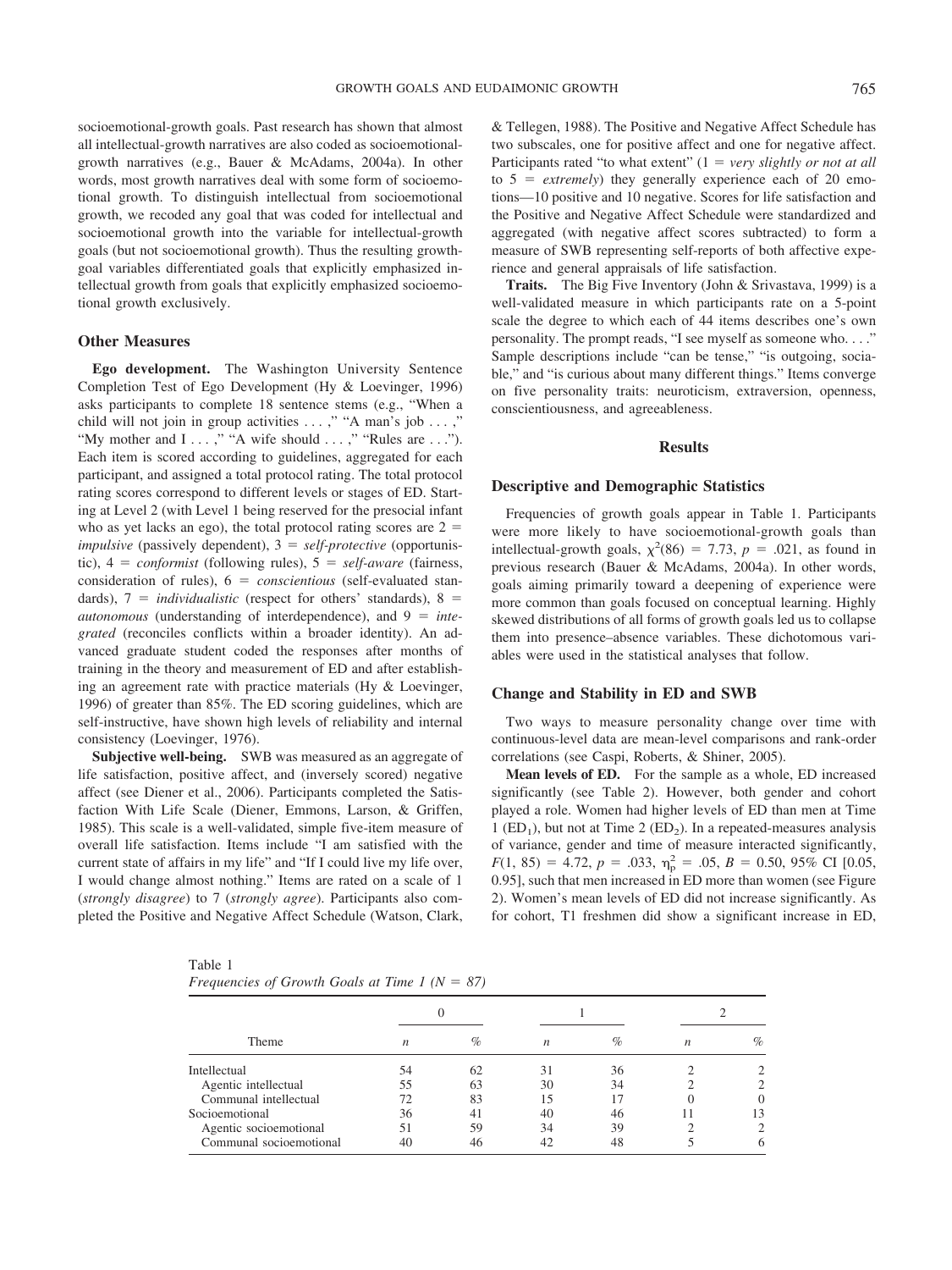| $\cdots$<br>. |                   |           |                  |           |      |    |      |                |           |      |
|---------------|-------------------|-----------|------------------|-----------|------|----|------|----------------|-----------|------|
| Sample        | ED,               |           | ED,              |           |      |    |      |                | T1 95% CI |      |
|               | M                 | <i>SD</i> | $\boldsymbol{M}$ | <i>SD</i> |      | df |      | $\eta_{\rm p}$ | LL        | UL   |
| Women         | 5.87 <sup>a</sup> | 0.84      | 6.04             | 1.12      | 1.33 | 67 | .187 | .03            | 5.56      | 6.07 |
| Men           | $5.37^{a}$        | 0.96      | 6.21             | 1.18      | 2.51 | 18 | .022 | .26            | 4.91      | 5.83 |
| T1 freshmen   | 5.75              | 1.01      | 6.27             | 1.01      | 2.68 | 39 | .011 | .16            | 5.43      | 6.08 |
| T1 seniors    | 5.77              | 0.79      | 5.92             | 1.12      | 0.88 | 46 | .384 | .02            | 5.54      | 6.00 |
| Total         | 5.76              | 0.89      | 6.08             | 1.13      | 2.49 | 86 | .015 | .07            | 5.57      | 5.95 |
|               |                   |           |                  |           |      |    |      |                |           |      |

Table 2 *Ego Development (ED) at Times 1 and 2*

*Note.* All *t* tests are simple paired samples except where noted. Independent samples statistics are noted only where significant. Interaction statistics (Gender  $\times$ Time, Cohort  $\times$  Time) are reported in the text. T1 = Time 1; CI = confidence interval; LL = lower limit; UL = upper limit. <sup>a</sup> Independent samples,  $t(85) = -2.21$ ,  $p = .030$ ,  $M_{\text{diff}} = 0.50$ , 95% CI [.05, .94],  $\eta_p^2 = .05$ .

whereas T1 seniors did not (see Table 2). However, a repeatedmeasures analysis of variance showed that cohort and time of measure did not interact significantly,  $F(1, 85) = 2.13$ ,  $p = .148$ ,  $\eta_{\rm p}^2$  = .02. The three-way interaction of Gender  $\times$  Cohort  $\times$  Time was also not significant.

**Mean levels of SWB.** SWB at T1 ( $M = 0.07$ ,  $SD = 2.22$ ) and T2  $(M = 0.00, SD = 2.26)$  were not significantly different for the sample as a whole. In other words, SWB levels stayed the same. Interactions of neither Gender  $\times$  Time nor Cohort  $\times$  Time were significant.

**Rank-order stability in ED and SWB.**  $ED_1$  correlated significantly with  $ED_2$ . SWB<sub>1</sub> correlated significantly with SWB<sub>2</sub> (see Table 3). In other words, for both ED and SWB, participants who scored relatively high or low on that measure at T1 were also likely to do so at T2, demonstrating rank-order stability in both ED and SWB.

# **Correlations Among Growth Goals, Traits, and Eudaimonic Growth**

**Intellectual-growth goals.** Intellectual-growth goals correlated significantly with  $ED_1$  and  $ED_2$  (see Table 3). This was especially the case for agentic intellectual-growth goals, compared



*Figure 2.* Gender and increases in ego development (ED): The sample as a whole showed an increase in ED from Time 1 to Time 2 (3 years later), but men were more likely than women to show an increase. Women had higher levels of ED than men at Time 1, but levels were statistically equivalent at Time 2. See Table 2 for comparisons of means.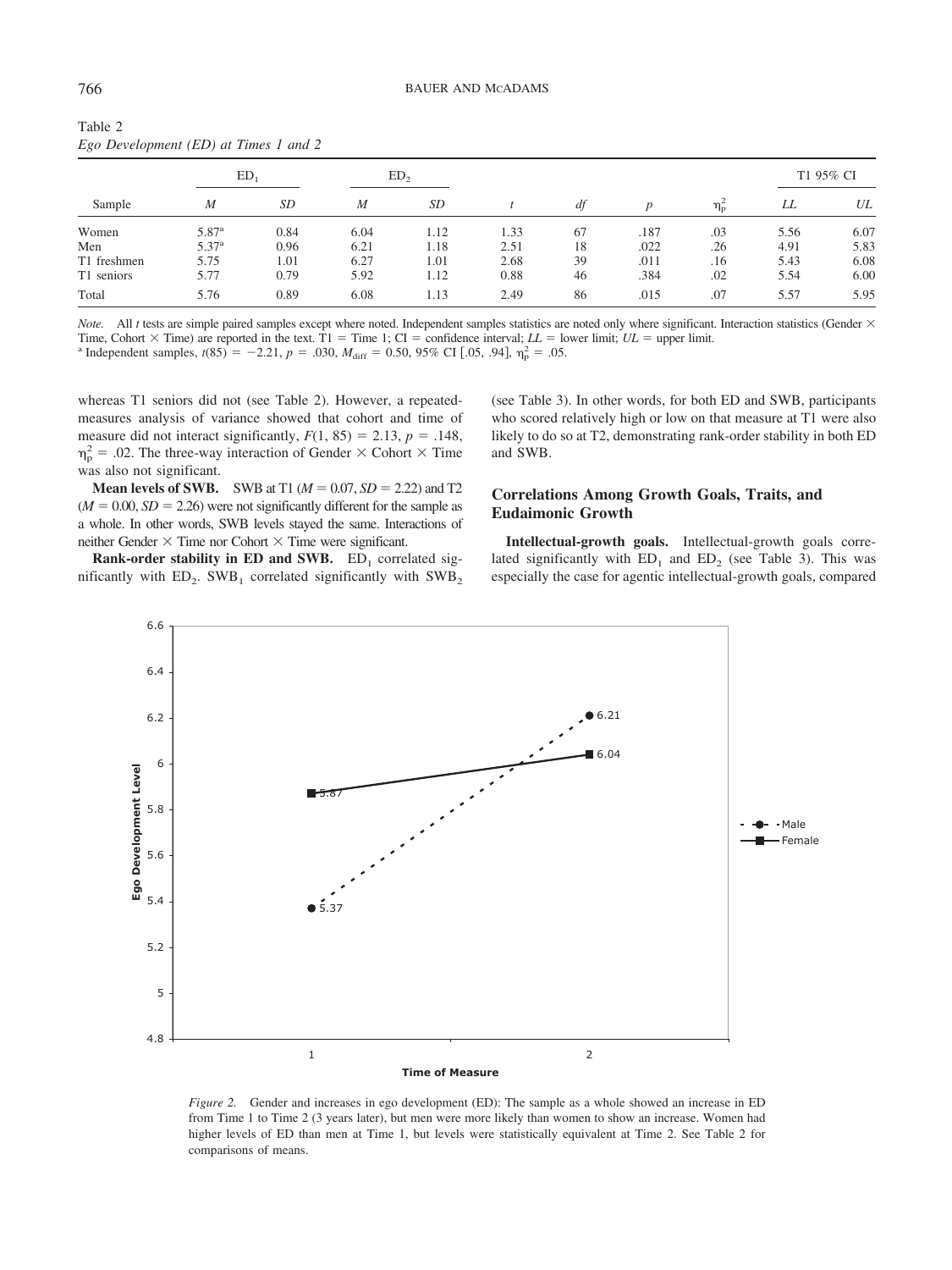| Variable         | ED <sub>1</sub> | ED <sub>2</sub> | $SWB_1$   | SWB <sub>2</sub> | <b>IGG</b>           | AIGG     | <b>CIGG</b> | SGG      | ASGG     | CSGG     | N         | E        | $\mathcal{O}$ | C      | A |
|------------------|-----------------|-----------------|-----------|------------------|----------------------|----------|-------------|----------|----------|----------|-----------|----------|---------------|--------|---|
| ED <sub>1</sub>  |                 |                 |           |                  |                      |          |             |          |          |          |           |          |               |        |   |
| ED <sub>2</sub>  | $.31***$        |                 |           |                  |                      |          |             |          |          |          |           |          |               |        |   |
| $SWB_1$          | $.22*$          | .17             |           |                  |                      |          |             |          |          |          |           |          |               |        |   |
| SWB <sub>2</sub> | .02             | .00             | $.50***$  |                  |                      |          |             |          |          |          |           |          |               |        |   |
| IGG              | $.32***$        | $.39***$        | .18       | $-.03$           |                      |          |             |          |          |          |           |          |               |        |   |
| <b>AIGG</b>      | $.32***$        | $.41***$        | .17       | $-.06$           | $.98***$             |          |             |          |          |          |           |          |               |        |   |
| <b>CIGG</b>      | $.26*$          | $.21*$          | .17       | $-.06$           | $.58^{\ast\ast\ast}$ | $.54***$ |             |          |          |          |           |          |               |        |   |
| SGG              | .12             | $-.09$          | $.22*$    | $.42***$         | $-.18$               | $-.19$   | .05         |          |          |          |           |          |               |        |   |
| ASGG             | .18             | .10             | $.21*$    | $.40***$         | $.24*$               | $.21*$   | $.28***$    | $.69***$ |          |          |           |          |               |        |   |
| CSGG             | .11             | $-.04$          | $.21*$    | $.47***$         | $-.05$               | $-.07$   | .20         | $.81***$ | $.51***$ |          |           |          |               |        |   |
| N(T1)            | $-.15$          | $-.17$          | $-.52***$ | $-.27*$          | $-.16$               | $-.13$   | $-.11$      | $-.11$   | $-.13$   | $-.14$   |           |          |               |        |   |
| E(T1)            | .18             | .12             | $.47***$  | $.30***$         | .09                  | .10      | .05         | .11      | .18      | .06      | $-.13$    |          |               |        |   |
| O(T1)            | .15             | .19             | $.22*$    | .11              | .20                  | .18      | $.21*$      | .08      | .11      | .02      | $-.14$    | $.23***$ |               |        |   |
| C(T1)            | .09             | .12             | $.32***$  | $.42***$         | $-.10$               | $-.13$   | .00         | $.31***$ | $.24*$   | $.39***$ | $-.14$    | $.10\,$  | $-.06$        |        |   |
| A(T1)            | .20             | .15             | $.23*$    | .08              | $-.11$               | $-.11$   | $-.04$      | $.30*$   | .14      | $.28***$ | $-.24***$ | $.21*$   | .19           | $.25*$ |   |

Table 3 *Correlations Among Growth Goals, Ego Development, Subjective Well-Being, and Traits*

*Note.* ED<sub>1</sub>, ED<sub>2</sub> = ego development level at Time 1 (T1) and Time 2 (T2); SWB<sub>1</sub>, SWB<sub>2</sub> = subjective well-being at T1 and T2; IGG = intellectual-growth goals; AIGG = agentic intellectual-growth goals; CIGG = communal intellectual-growth goals; SGG = socioemotional-growth goals; ASGG = agentic socioemotional-growth goals; CSGG = communal socioemotional-growth goals; N = neuroticism; E = extraversion; O = openness; C = conscientious; A = agreeableness.<br> *p* < .05.  $\binom{**}{p}$  < .01.  $\binom{***}{p}$  < .001.

with communal intellectual-growth goals (see regression below). Intellectual-growth goals did not correlate significantly with either  $SWB<sub>1</sub>$  or  $SWB<sub>2</sub>$ . Pearson correlations are presented in the table for the sake of comparison, but *t* tests—more appropriate with the dichotomized variable of intellectual-growth goals—showed the same levels of significance.

**Socioemotional-growth goals.** Socioemotional-growth goals correlated significantly with  $SWB_1$  and  $SWB_2$ , but not with  $ED_1$  or ED<sub>2</sub>. Agentic and communal socioemotional-growth goals correlated with SWB similarly (we expected communal growth goals to correlate more strongly; see regressions below).

**Traits.** No trait except conscientiousness at T1 correlated significantly with both  $SWB_1$  and  $SWB_2$  as well as with growth goals (notably, socioemotional-growth goals, both agentic and communal; see Table 3). These relations laid the foundation for a test of mediation (Baron & Kenny, 1986).

#### **Regressions: Predicting Increases in ED and SWB**

The regression models in this section tested whether individual differences in growth goals and traits would account for changes in ED and SWB over time. Neither gender nor cohort affected these findings, so regression models involve the sample as a whole.

**Intellectual-growth goals.** When we regressed ED<sub>2</sub> on ED<sub>1</sub> and then added intellectual-growth goals,  $ED_1$  predicted  $ED_2$  marginally significantly ( $\beta = .21$ ,  $p = .051$ ,  $B = 0.26$ , 95% CI [0.00, 0.53], initial  $R_{\text{adj}}^2 = 0.084$ , and intellectual-growth goals predicted ED<sub>2</sub> significantly ( $\beta$  = .32,  $p$  = .003,  $B$  = 0.74, 95% CI [0.26, 1.22],  $\Delta R_{\text{adj}}^2$  = .083). Thus intellectual-growth goals predicted significant increases in ED. This was especially the case for agentic intellectual-growth goals. In a regression of ED change that compared agentic and communal intellectual-growth goals, ED<sub>1</sub> predicted ED<sub>2</sub> marginally significantly, ED<sub>1</sub> ( $\beta$  = .20,  $p$  = .057,  $B = 0.25$ , 95% CI [-0.01, 0.51], initial  $R_{\text{adj}}^2 = .084$ ) and agentic intellectual-growth goals predicted  $ED_2$  significantly ( $\beta$  = .35,  $p = .001$ ,  $B = 0.81$ , 95% CI [0.34, 1.30],  $\Delta R_{\text{adj}}^2 = .101$ , but communal intellectual-growth goals did not significantly predict increases in ED.

**Socioemotional-growth goals.** In a regression of SWB<sub>2</sub>, both SWB<sub>1</sub> ( $\beta$  = .43,  $p$  = .000,  $B$  = 0.45, 95% CI [0.26, 0.64], initial  $R_{\text{adj}}^2$  = .24) and socioemotional-growth goals ( $\beta$  = .32, *p* = .001,  $B = 1.77, 95\%$  CI [0.78, 2.77],  $\Delta R_{\text{adj}}^2 = .10$ ) predicted SWB<sub>2</sub> significantly. Next we compared agentic and communal orientations of socioemotional-growth goals in predicting increases in SWB. In a simultaneous regression,  $SWB_1$  predicted  $SWB_2$  significantly ( $\beta = .40$ ,  $p = .000$ ), as did communal socioemotionalgrowth goals ( $\beta = .30$ ,  $p = .003$ ), but agentic socioemotionalgrowth goals no longer did so  $(\beta = .18, p = .071)$ . We note that agentic socioemotional-growth goals alone significantly predicted increases in SWB ( $\beta = .31$ ,  $p = .001$ ), but that its drop in  $\beta$  to .18 (when considering communal socioemotional-growth goals in the model) was significant (Sobel  $z = 3.29$ ,  $p = .001$ ). Thus communal socioemotional-growth goals partially mediated the relation between agentic socioemotional-growth goals and increases in SWB, according to standard guidelines (Baron & Kenny, 1986).

**Growth goals and traits.** Conscientiousness was the only Big Five trait that predicted increases in SWB, and no trait predicted increases in ED. In a regression of SWB<sub>2</sub>, SWB<sub>1</sub> ( $\beta$  = .41,  $p$  = .000,  $B = 0.43$ , 95% CI [0.23, 0.63], initial  $R_{\text{adj}}^2 = .24$ ) and conscientiousness ( $\beta$  = .29,  $p$  = .003,  $B$  = 1.28, 95% CI [0.44, 2.11],  $\Delta R_{\text{adj}}^2 = .07$ ) independently predicted SWB<sub>2</sub>. We then regressed  $SWB_2$  on  $SWB_1$  first, conscientiousness second, and communal socioemotional-growth goals third:  $SWB<sub>1</sub>$  predicted SWB<sub>2</sub> significantly ( $\beta = .38$ ,  $p = .000$ ,  $B = 0.40$ , 95% CI [0.21, 0.59]), conscientiousness did so marginally ( $\beta$  = .17,  $p$  = .077,  $B = 0.76, 95\% \text{ CI } [-0.08, 1.59]$ , and communal socioemotionalgrowth goals did so significantly ( $\beta = .32$ ,  $p = .001$ ,  $B = 1.74$ , 95% CI [0.76, 2.73],  $\Delta R_{\text{adj}}^2 = .09$ ). Conscientiousness' drop in  $\beta$ from .26 to .17 was significant (Sobel  $z = 2.92$ ,  $p = .002$ ). Thus communal socioemotional-growth goals partially mediated the relation between conscientiousness and increases in SWB.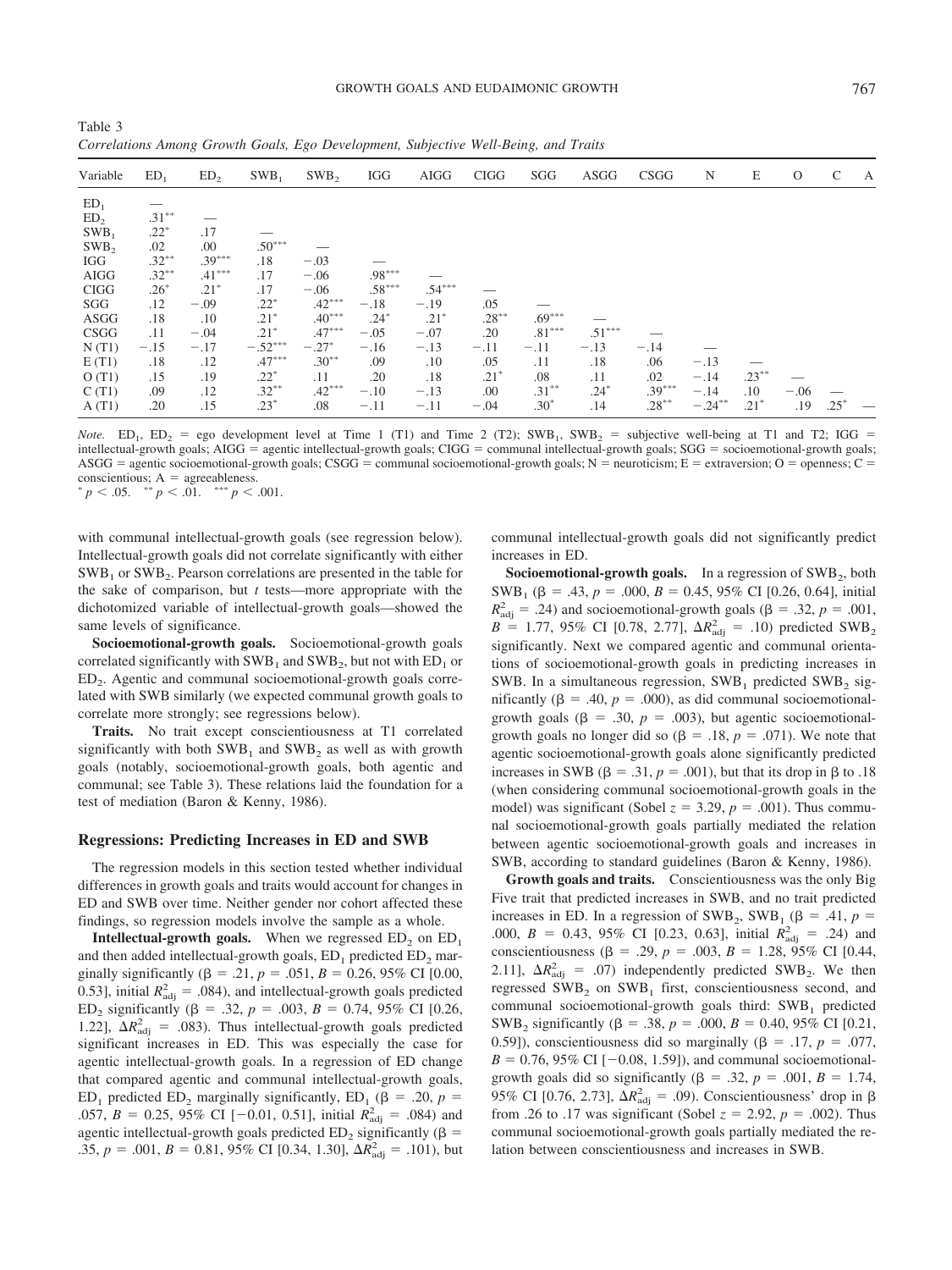# **Discussion**

This study aimed to investigate normative patterns and personality predictors of eudaimonic growth during emerging adulthood. Eudaimonic growth was defined as increases in ED and SWB. The overall findings can be summarized in two parts. First, eudaimonic growth was found normatively for men but not women and for participants across the college years but not for participants in the years after college. Second, participants with more growth goals were likely to show eudaimonic growth 3 years later, controlling for broad personality traits. Furthermore, specific kinds of growth goals pointed down two distinct component paths of eudaimonic growth, namely ED and SWB. These findings have implications for understanding the societal and individual factors in the course of eudaimonic growth, the role of narrative self-identity in eudaimonic growth, and the scientific study of personal growth.

# **The Normative Path of Eudaimonic Well-Being Emerging Adulthood**

As predicted, ED and SWB followed different courses over time. Maturity levels (measured as ED) increased overall, although this varied by gender and cohort. In contrast, SWB levels did not change significantly over the 3 years, consonant with life-span research on SWB (Diener et al., 2006).

**Gender and cohort.** As for gender differences in ED, men started at T1 with lower levels than women but showed a greater increase in ED over the course of 3 years, such that men had caught up by T2. As for cohort, T1 freshmen showed gains in ED 3 years later, whereas T1 seniors did not. These findings support past research showing that men catch up to women in ED by the early 20s (Bursik, 1995; Westenberg & Gjerde, 1999), that gender is generally not a factor after that point (Bauer & McAdams, 2004a, 2004b; Bursik & Martin, 2006; see also integrative complexity, Truluck & Courtenay, 2002), and that psychosocial maturity peaks normatively at about that time (see also Cohn, 1998; Labouvie-Vief, 2006). The present findings suggest that the cresting and plateau of maturity may be found in the earlier and later periods, respectively, of emerging adulthood.

**Social environments and eudaimonic growth.** Why might have eudaimonic growth been found in the earlier but not the later period of emerging adulthood? We suspect that the reason deals with the different social environments of the two cohorts at T2. The T1 freshmen were still in college at T2 and thus in an environment that provides systematic training on (and an ethos of) thinking from multiple perspectives. In contrast, by T2 most of the T1 seniors had been out of college for almost 3 years. Social environments outside college vary widely in how much they foster personal development, but it seems reasonable to suggest that they are not on average as likely as college environments to hold the individual's learning as their primary purpose.

**Emerging adulthood as a normative peak.** Emerging adulthood, spanning the ages of roughly 18 to the mid-20s or even later, is a period of life-span development that has recently emerged in largely industrialized cultures (Arnett, 2000). The period is in many ways an extension of Erikson's (1968) adolescent period of identity versus role confusion. The historical emergence of a period of emerging adulthood, Arnett (2000) argues, is a reflection of the cultural need to give individuals more time to establish a sense of personal identity before taking on a full range of adult responsibilities in an increasingly complex society (e.g., higher education, global information). In terms of ED, society appears to scaffold its individuals to the self-aware stage, somewhere between conformist thinking and self-evaluated standards (Loevinger, 1976). At some point in the period of emerging adulthood (our data say after the college years, at least for those who go to college), individuals seem to be on their own when it comes to cultivating eudaimonic growth.

# **Narrative Growth Goals as Predictors of Eudaimonic Growth**

Broadly speaking, we found that participants who planned their lives around personal growth demonstrated eudaimonic growth 3 years later. Furthermore, growth goals differentiated the two facets of eudaimonic growth.

**Intellectual- and socioemotional-growth goals.** Participants who planned for a life of conceptual exploration and learning (*i.e.*, intellectual growth) were likely to show increases in ED (but not SWB) 3 years later. In contrast, participants who planned for a life of deepening their experience of life, deepening relationships, and contributing to society (i.e., socioemotional growth) were likely to show increases in SWB (but not ED) 3 years later. As mentioned earlier, we know of only one longitudinal study in which goalrelated constructs prospectively predicted increases in maturity (King & Smith, 2004) and no study in which personal goals prospectively predicted increases in well-being directly. The present study demonstrated that a framework of growth goals could prospectively predict and differentiate two facets of eudaimonic growth, that is, psychosocial maturity and SWB.

**Agency and communion.** Agentic and communal orientations further differentiated these relations. Agentic (but not communal) intellectual-growth goals predicted increases in ED, whereas communal (but not agentic) socioemotional-growth goals predicted increases in SWB. A similar pattern has been found in narrative studies (Bauer & McAdams, 2004b; King & Noelle, 2005) and may be rooted in the facts that agentic motives have stronger ties to differentiation (i.e., complexity) in psychosocial contexts (Woike, Lavezzary, & Barsky, 2001), whereas communal motives have stronger ties to well-being (Baumeister & Leary, 1995; McAdams, 1988).

**Goals and traits: What one wants to be versus what one is.** Growth goals played a considerably larger role than Big Five traits did in predicting increases in ED and SWB over time. Only conscientiousness predicted increases in SWB, yet communal socioemotional-growth goals partially mediated that relation. Contrary to the building-block assumption that traits drive other aspects of personality such as personal goals and narratives (McCrae & Costa, 1999), the present findings suggest that movement toward eudaimonia is more proximally a function of subjective, personal goals than Big Five traits. Furthermore, traits showed little overall relation to growth goals. Altogether, these findings contribute to the mounting evidence that narratives are not merely derivatives of traits (Bauer & McAdams, 2004b; Bauer et al., 2005a, 2005b; Lodi-Smith et al., 2009; Roberts et al., 2004; see also McAdams & Pals, 2006). In other words, one cannot infer a person's life story and identity from his or her broad personality traits (McAdams, 1995), particularly in terms of how the life story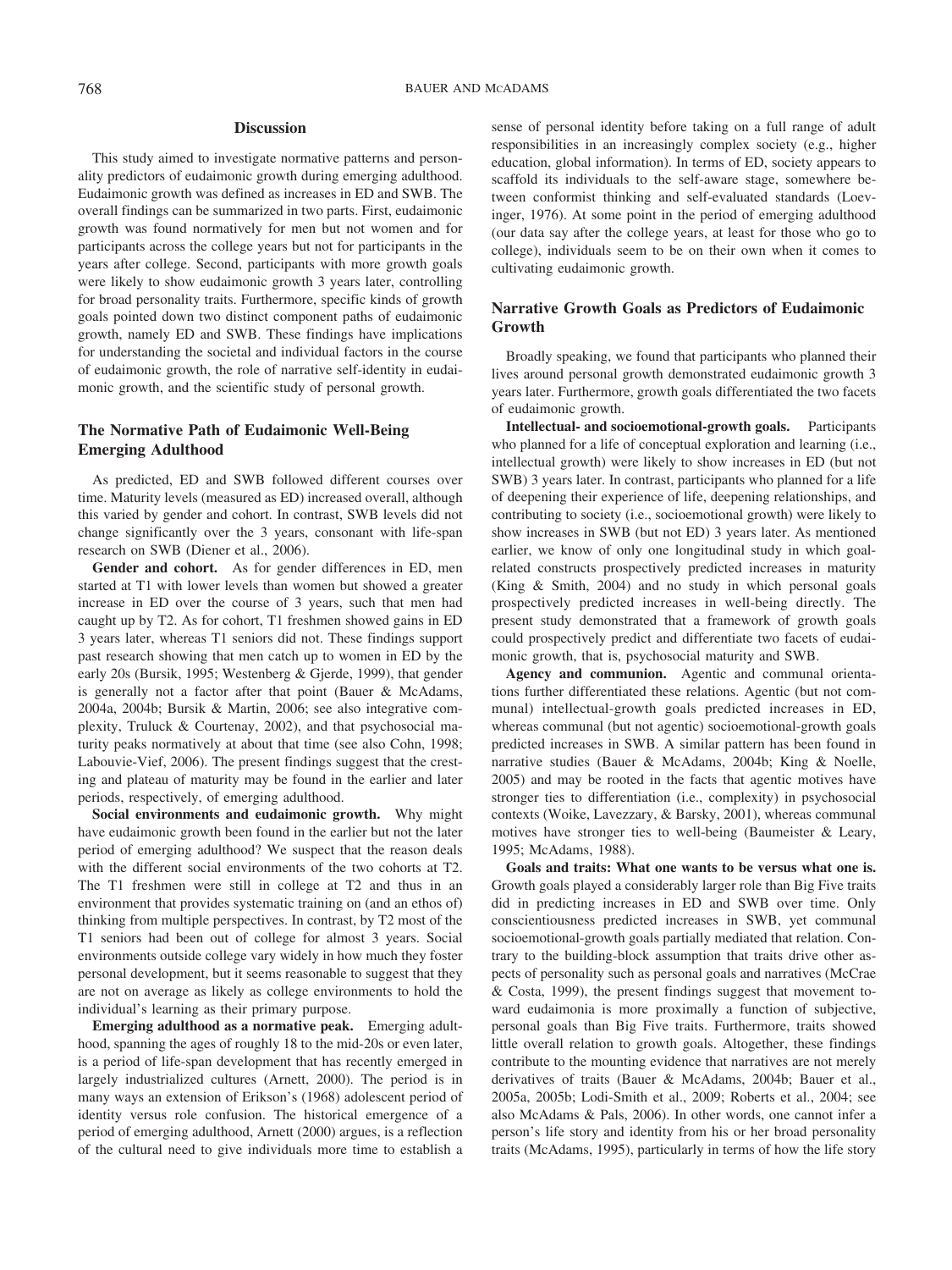relates to psychosocial maturity and SWB. Eudaimonic growth was predicted more by what participants subjectively wanted to become than by what they already were—at least as portrayed by broad personality traits.

**On the prevalence of growth goals.** Approximately twice as many participants had socioemotional-growth goals as had intellectual-growth goals. This is similar to past research on growth narratives—in the United States as well as in Japan (Bauer & McAdams, 2004a, 2005b; Bauer et al., 2005b; Kamide & Daibo, 2008). So it seems that a majority of people organize narrative memories and goals around some notion of growth (even in old age; Bauer & Park, in press), but only a minority of people explicitly name intellectual growth as a central source of meaning when interpreting and planning a life.

# **Implications: Growth, Narratives, and Eudaimonia**

This study drew from a wide range of research and theory: personal goals, narrative self-identity, self-determination theory, SWB, eudaimonic well-being, and psychosocial and socialcognitive development. Plus the study compared the desire for growth with the attainment of growth. Here we try to sort through some of the present study's potential contributions to these areas.

**Defining personal growth.** The phenomenon of personal growth is often defined without much precision, even in scientific psychology. Growth can mean anything from a mere gain to an organismic, progressive process (Bauer & Park, in press). We hope that the construct of growth goals can contribute ideas and methods toward a more differentiated, empirical study of personal growth. Toward this aim, we start with the idea that personal growth has both subjective and objective components— essentially a subjective desire for personal development and an objective attainment of personality development. But things quickly get more complex. Empirical research demands that the subjective desire for growth be studied objectively. In addition, the objective measure of personality development often involves subjective construals of self and others. Each measure in the present study had both subjective and objective dimensions to it. We used relatively objective assessments of participants' subjective desires for personal growth (i.e., growth goals) to predict objective increases (via partialing out the overlapping statistical variance of measures at T1 and T2) in SWB levels and in the relatively objective, structural complexity of subjective thoughts about the self and others (i.e., ED). With these methods we found that (a) different forms of personal growth (intellectual and socioemotional, with agentic and communal orientations) can be systematically identified and (b) goals for personal growth predicted objective assessments of eudaimonic growth. Perhaps most importantly, we found that specific kinds of growth goals pointed down different paths of personality development. In other words, "growth" is not a diffuse, catch-all category that means simply "positive things happen." Indeed, growth goals predicted eudaimonic well-being prospectively, even controlling for positivity and negativity (whether measured directly as affect or by proxy as extraversion and neuroticism). Participants thought about personal growth in specific ways that predicted specific paths of their own development.

**Narrative self-identity and two ideas of growth.** Past research has shown that individuals can be taught to think with greater psychosocial maturity (Manners, Durkin, & Durkin, 2004) and that individuals' actions (though not goals) can directly predict increases in well-being (Lyubomirsky, Sheldon, & Schkade, 2005; Sheldon & Lyubomirsky, 2006). The present study demonstrated that merely planning and thinking about one's life in terms of growth—not whether goals were implemented or attained prospectively predicted eudaimonic growth 3 years later. We think narrative analysis was key to this. Whereas narratives generally reflect key processes of self-development (McLean et al., 2007), growth themes in narratives reflect a personal identification with the idea of growth, such that the concept of self-development itself is revealed as the key source of personal value to the individual (Bauer, 2008; Bauer et al., 2008). Elements of intellectual-growth goals have been studied in narrative research as causal connections between events and the self (Pals, 2006a), autobiographical reasoning (Pasupathi & Mansour, 2006), lessons and insights about the self (McLean, 2005), meaning-making (McLean & Pratt, 2006), elaboration– detail (King & Smith, 2004), accommodation (King, Scollon, Ramsey, & Williams, 2000), concerns for selftransformation (Pals, 2006b), wisdom (Bluck & Gluck, 2004), and identity integration (Bauer et al., 2005b; Blagov & Singer, 2004). Elements of socioemotional-growth goals include happy endings (King et al., 2000), coherent positive resolution (Pals, 2006b), matching between possible and actual selves (King & Raspin, 2004; King & Smith, 2004), and intrinsic motivation (Bauer & McAdams, 2004b; Bauer et al., 2005b), but these constructs alone still seem to require an explicit emphasis on growth before they will predict increases in SWB prospectively. Growth themes in narratives involve such an explicit emphasis.

**Balancing the two facets of eudaimonic growth.** We wish to emphasize that eudaimonic growth incorporates two empirically distinct paths of personality development. In other words, eudaimonic growth as we define it is a matter of balancing the intellectual with the socioemotional—the examined life with pleasure, wisdom with compassion, the head with the heart (Bauer, 2008). This study demonstrated that people who could balance concerns for both intellectual and socioemotional growth in their major life goals could expect a balanced growth consisting of two unrelated but important facets of human development.

#### **Conclusion**

In this article we aimed to present a framework for studying eudaimonic well-being from a developmental perspective by introducing the concept of eudaimonic growth. We hope this study generates interest in how people intentionally plan their lives in ways that might lead to eudaimonic growth. Although research on growth is growing, the relative lack of prospective research on personal growth is striking, particularly in the United States, where the self-made individual and personal growth are such dominant cultural ideals (McAdams, 2006). We hope that researchers will continue to differentiate varieties of personal growth and to study how the idea of growth helps shape self-identity, as these subjective phenomena can serve as indicators of how lives unfold, particularly with regard to eudaimonia.

## **References**

Arnett, J. J. (2000). Emerging adulthood: A theory of development from the late teens through the twenties. *American Psychologist, 55,* 469 – 480.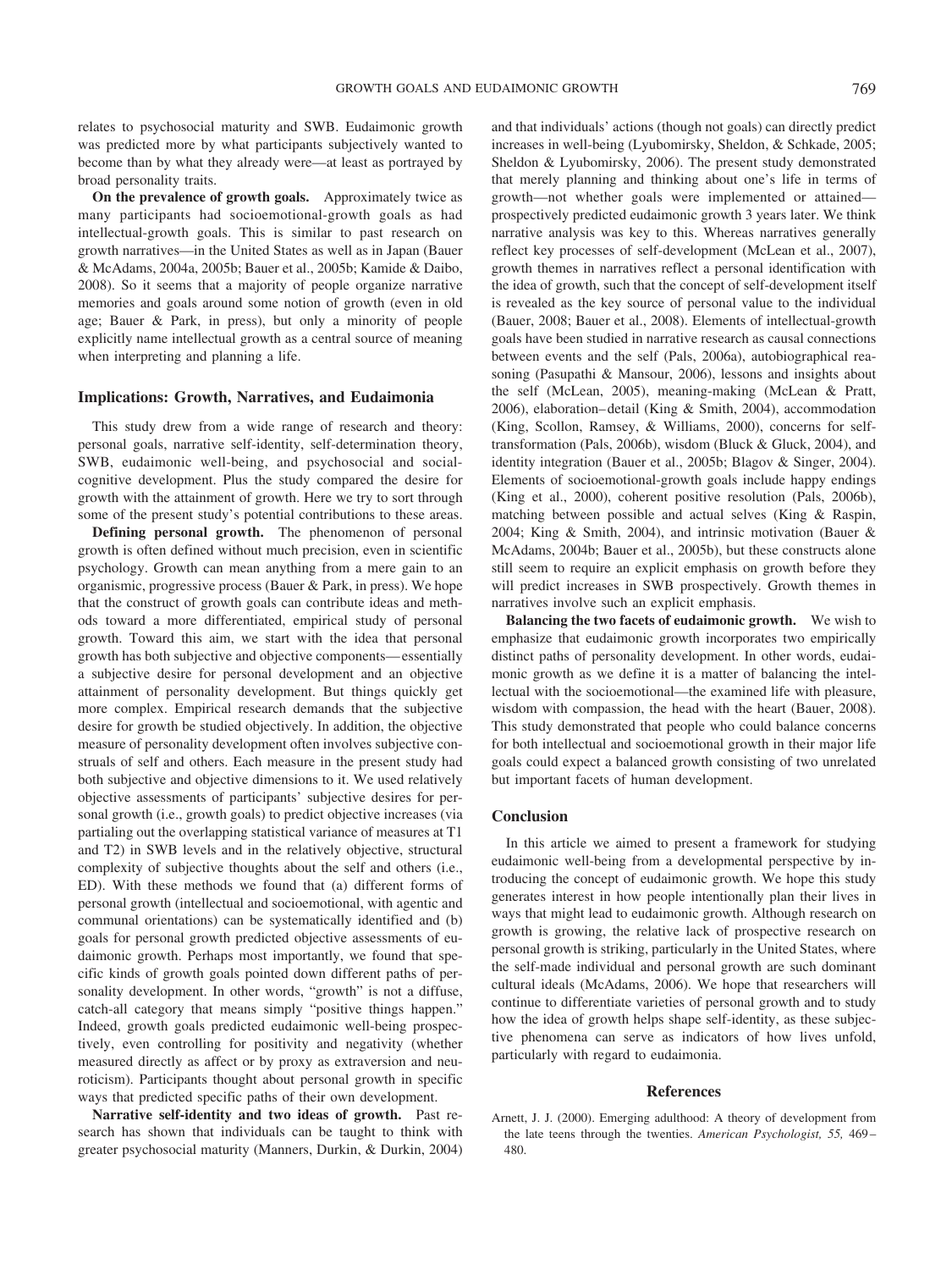- Baron, R. M., & Kenny, D. A. (1986). The moderator–mediator variable distinction in social psychological research: Conceptual, strategic, and statistical considerations. *Journal of Personality and Social Psychology, 51,* 1173–1182.
- Bauer, J. J. (2008). How the ego quiets as it grows: Ego development, growth stories, and eudaimonic personality development. In H. A. Wayment & J. J. Bauer (Eds.), *Transcending self-interest: Psychological explorations of the quiet ego* (pp. 199 –210). Washington, DC: American Psychological Association.
- Bauer, J. J., & McAdams, D. P. (2004a). Growth goals, maturity, and well-being. *Developmental Psychology, 40,* 114 –127.
- Bauer, J. J., & McAdams, D. P. (2004b). Personal growth in adults' stories of life transitions. *Journal of Personality, 72,* 573– 602.
- Bauer, J. J., McAdams, D. P., & Pals, J. L. (2008). Narrative identity and eudaimonic well-being. *Journal of Happiness Studies, 9,* 81–104.
- Bauer, J. J., McAdams, D. P., & Sakaeda, A. R. (2005a). Crystallization of desire and crystallization of discontent in narratives of life-changing decisions. *Journal of Personality, 73,* 1181–1213.
- Bauer, J. J., McAdams, D. P., & Sakaeda, A. R. (2005b). Interpreting the good life: Growth memories in the lives of mature, happy people. *Journal of Personality and Social Psychology, 88,* 203–217.
- Bauer, J. J., & Park, S. W. (in press). Growth isn't just for the young: Growth narratives, eudaimonic resilience, and the aging self. In P. S. Frye & C. L. M. Keyes (Eds.), *New frontiers in resilient aging: Life strengths and well-being in late life.* Cambridge, England: Cambridge University Press.
- Baumeister, R. F., & Leary, M. R. (1995). The need to belong: Desire for interpersonal attachments as a fundamental human motivation. *Psychological Bulletin, 117,* 497–529.
- Blagov, P. S., & Singer, J. A. (2004). Four dimensions of self-defining memories (specificity, meaning, content, and affect) and their relationships to self-restraint, distress, and repressive defensiveness. *Journal of Personality, 72,* 481–511.
- Bluck, S., & Gluck, J. (2004). Making things better and learning a lesson: Experiencing wisdom across the lifespan. *Journal of Personality, 72,* 543–572.
- Bursik, K. (1995). Gender-related personality traits and ego development: Differential patterns for men and women. *Sex Roles*, 32, 601–615.
- Bursik, K., & Martin, T. A. (2006). Ego development and adolescent academic achievement. *Journal of Research on Adolescence, 16,* 1–18.
- Caspi, A., Roberts, B. W., & Shiner, R. L. (2005). Personality development: Stability and change. *Annual Review of Psychology, 56,* 453– 484.
- Cohn, L. D. (1998). Age trends in personality development: A quantitative review. In P. M. Westenberg, A. Blasi, & L. D. Cohn (Eds.), *Personality development: Theoretical, empirical, and clinical investigations of Loevinger's conception of ego development* (pp. 133–143). Mahwah, NJ: Erlbaum.
- Deci, E. L., & Ryan, R. M. (2000). The "what" and "why" of goal pursuits: Human needs and the self-determination of behavior. *Psychological Inquiry, 11,* 227–268.
- Deci, E. L., & Ryan, R. M. (2008). Hedonia, eudaimonia, and well-being: An introduction. *Journal of Happiness Studies, 9,* 1–11.
- de Tocqueville, A. (1988). *Democracy in America* (J. P. Mayer, Ed., & G. Lawrence, Trans.). New York, NY: Harper Perennial. (Original work published in 1840)
- Diener, E., Emmons, R. A., Larson, R. J., & Griffen, S. (1985). The Satisfaction With Life Scale. *Journal of Personality Assessment, 49,* 71–75.
- Diener, E., Lucas, R. E., & Scollon, C. N. (2006). Beyond the hedonic treadmill: Revising the adaptation theory of well-being. *American Psychologist, 61,* 305–314.
- Erikson, E. H. (1968). *Identity: Youth and crisis.* New York, NY: Norton.
- Flanagan, O. (2007). *The really hard problem: Meaning in a material world.* Cambridge, MA: MIT Press.
- Hy, L. X., & Loevinger, J. (1996). *Measuring ego development* (2nd ed.). Mahwah, NJ: Erlbaum.
- John, O. P., & Srivastava, S. (1999). The Big Five trait taxonomy: History, measurement, and theoretical perspectives. In L. A. Pervin & O. P. John (Eds.), *Handbook of personality: Theory and research* (2nd ed., pp. 102–138). New York, NY: Guilford Press.
- Kamide, H., & Daibo, I. (2008). *Autobiographical memories and a good life: Eudaimonic and hedonic well-being of Japanese students.* Manuscript submitted for publication.
- Kashdan, T. B., Biswas-Diener, R., & King, L. A. (2008). Reconsidering happiness: The costs of distinguishing between hedonics and eudaimonia. *Journal of Positive Psychology, 3,* 219 –233.
- Kasser, T., & Ryan, R. M. (1993). A dark side of the American dream: Correlates of financial success as a central life aspiration. *Journal of* Personality and Social Psychology, 65, 410-422.
- King, L. A., & Hicks, J. A. (2007). Whatever happened to "what might have been"? Regrets, happiness, and maturity. *American Psychologist, 62,* 625– 636.
- King, L. A., & Napa, C. K. (1998). What makes a life good? *Journal of Personality and Social Psychology, 75,* 156 –165.
- King, L. A., & Noelle, S. S. (2005). Happy, mature, and gay: Intimacy, power, and difficult times in coming out stories. *Journal of Research in Personality, 39,* 278 –298.
- King, L. A., & Raspin, C. (2004). Lost and found possible selves, subjective well-being, and ego development in divorced women. *Journal of Personality, 72,* 603– 632.
- King, L. A., Scollon, C. K., Ramsey, C., & Williams, T. (2000). Stories of life transition: Subjective well-being and ego development in parents of children with Down Syndrome. *Journal of Research in Personality, 34,* 509 –536.
- King, L. A., & Smith, N. G. (2004). Gay and straight possible selves: Goals, identity, subjective well-being, and personality development. *Journal of Personality, 72,* 967–994.
- Korda, M. (2001). *Making the list: A cultural history of the American bestseller, 1900 –1999.* New York, NY: Barnes & Noble.
- Labouvie-Vief, G. (2006). Emerging structures of adult thought. In J. J. Arnett & J. L. Tanner (Eds.), *Emerging adults in America: Coming of age in the 21st century* (pp. 59 – 84). Washington, DC: American Psychological Association.
- Lodi-Smith, J., Geise, A. C., Roberts, B. W., & Robins, R. W. (2009). Narrating personality change. *Journal of Personality and Social Psychology, 96,* 679 – 689.
- Loevinger, J. (1976). *Ego development.* San Francisco, CA: Jossey-Bass.
- Loevinger, J. (1993). Conformity and conscientiousness: One factor or two stages? In D. C. Funder, R. D. Parke, C. Tomlinson-Keasey, & K. Widaman (Eds.), *Studying lives through time: Personality and development* (pp. 189 –206). Washington, DC: American Psychological Association.
- Lyubomirsky, S., Sheldon, K. M., & Schkade, D. (2005). Pursuing happiness: The architecture of sustainable change. *Review of General Psychology, 9,* 111–131.
- Manners, J., Durkin, K., & Nesdale, A. (2004). Promoting advanced ego development among adults. *Journal of Adult Development, 11,* 19 –27.
- Maslow, A. H. (1968). *Toward a psychology of being.* New York, NY: Van Nostrand Reinhold.
- McAdams, D. P. (1988). *Power, intimacy, and the life story: Personological inquiries into identity.* New York, NY: Guilford Press.
- McAdams, D. P. (1995). What do we know when we know a person? *Journal of Personality, 63,* 365–396.
- McAdams, D. P. (2006). *The redemptive self: Stories Americans live by.* New York, NY: Oxford University Press.
- McAdams, D. P., Bauer, J. J., Sakaeda, A. R., Anyidoho, N. A., Machado, M. A., Magrino-Failla, K., . . . Pals, J. L. (2006). Continuity and change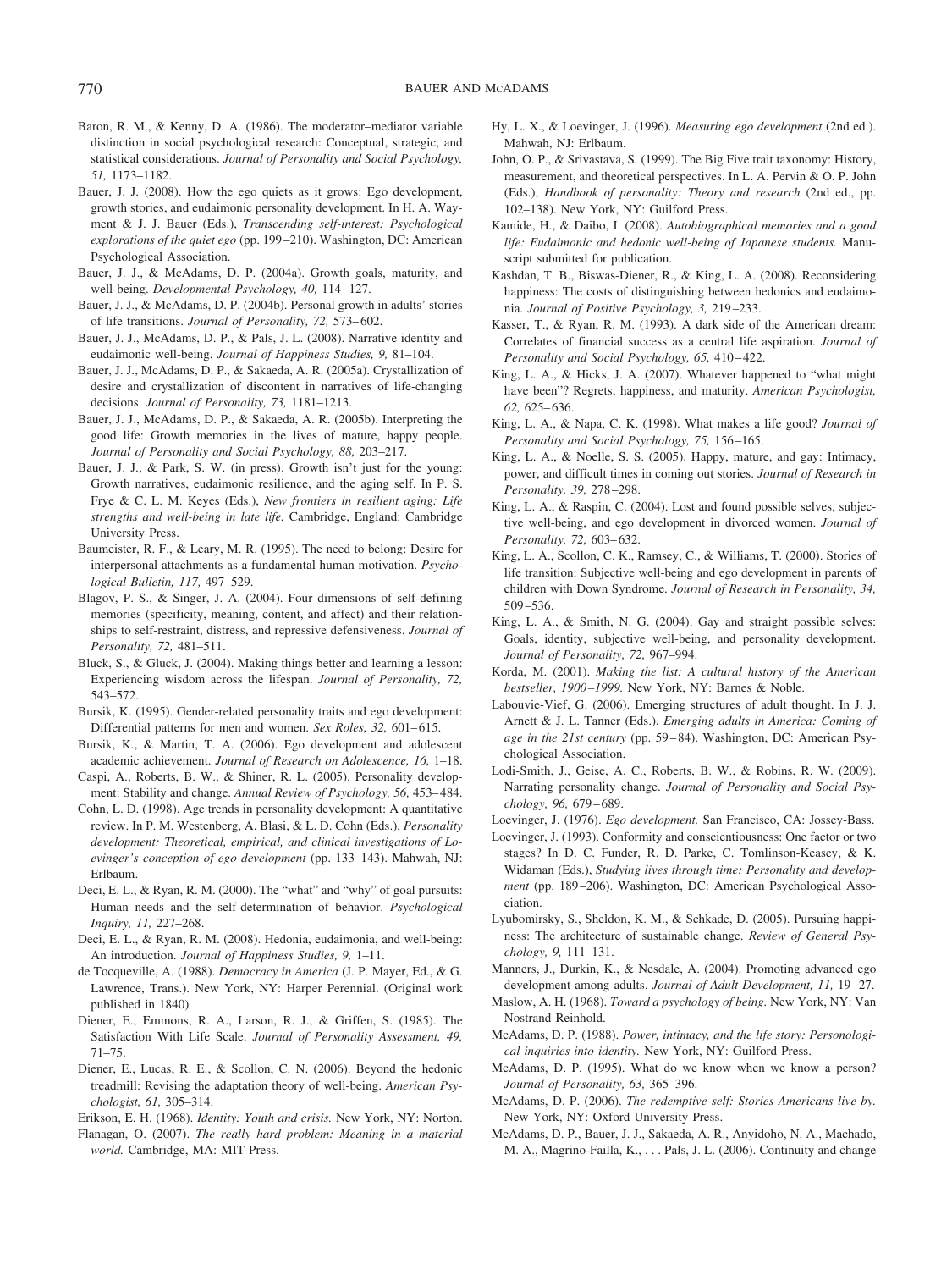in the life story: A longitudinal study of autobiographical memories in emerging adulthood. *Journal of Personality, 74,* 1372–1400.

- McAdams, D. P., Hoffman, B. J., Mansfield, E. D., & Day, R. (1996). Themes of agency and communion in significant autobiographical scenes. *Journal of Personality, 64,* 339 –377.
- McAdams, D. P., & Pals, J. L. (2006). A new Big Five: Fundamental principles for an integrative science of personality. *American Psychologist, 61,* 204 –217.
- McCrae, R. R., & Costa, P. T. (1999). A five-factor theory of personality. In L. A. Pervin & O. P. John (Eds.), *Handbook of personality: Theory and research* (2nd ed., pp. 139-153. New York, NY: Guilford Press.
- McLean, K. C. (2005). Late adolescent identity development: Narrative meaning making and memory telling. *Developmental Psychology, 41,* 683– 691.
- McLean, K. C., Pasupathi, M., & Pals, J. L. (2007). Selves creating stories creating selves: A process model of self-development. *Personality and Social Psychology Review, 11,* 262–278.
- McLean, K. C., & Pratt, M. W. (2006). Life's little (and big) lessons: Identity statuses and meaning-making in the turning point narratives of emerging adults. *Developmental Psychology, 42,* 714 –722.
- Mroczek, D. K., & Kolarz, C. M. (1998). The effect of age on positive and negative affect: A developmental perspective on happiness. *Journal of Personality and Social Psychology, 75,* 1333–1349.
- Oishi, S., Diener, E., & Lucas, R. E. (2007). The optimum level of well-being: Can people be too happy? *Perspectives on Psychological Science, 2,* 346 –360.
- Pals, J. L. (2006a). Constructing the "springboard effect": Causal connections, self-making, and growth within the life story. In D. P. McAdams, R. Josselson, & A. Leibich (Eds.), *Identity and story: Creating self in narrative* (pp. 175–199). Washington, DC: American Psychological Association.
- Pals, J. L. (2006b). Narrative identity processing of difficult life experiences: Pathways of personality development and positive selftransformation in adulthood. *Journal of Personality, 74,* 1079 –1109.
- Pasupathi, M., & Mansour, E. (2006). Adult age differences in autobiographical reasoning in narratives. *Developmental Psychology, 42,* 798 – 808.
- Roberts, B. W., O'Donnell, M., & Robins, R. W. (2004). Goal and personality trait development in emerging adulthood. *Journal of Personality and Social Psychology, 87,* 541–550.
- Ryan, R. M., & Deci, E. L. (2001). On happiness and human potentials: A review of research on hedonic and eudaimonic well-being. *Annual Review of Psychology, 52,* 141–166.
- Ryan, R. M., Huta, V., & Deci, E. L. (2008). Living well: A selfdetermination theory perspective on eudaimonia. *Journal of Happiness Studies, 9,* 139 –170.
- Ryff, C. D., & Singer, B. H. (2008). Know thyself and become what you are: A eudaimonic approach to psychological well-being. *Journal of Happiness Studies, 9,* 13–39.
- Sheldon, K. M., & Elliot, A. J. (1999). Goal striving, need satisfaction, and longitudinal well-being: The self-concordance model. *Journal of Personality and Social Psychology, 76,* 482– 497.
- Sheldon, K. M., & Houser-Marko, L. (2001). Self-concordance, goal attainment, and the pursuit of happiness: Can there be an upward spiral? *Journal of Personality and Social Psychology, 80,* 152–165.
- Sheldon, K. M., & Kasser, T. (1995). Coherence and congruence: Two aspects of personality integration. *Journal of Personality and Social Psychology, 68,* 531–543.
- Sheldon, K. M., Kasser, T., Smith, K., & Share, T. (2002). Personal goals and psychological growth: Testing an intervention to enhance goal attainment and personality integration. *Journal of Personality, 70,* 5–31.
- Sheldon, K. M., & Lyubomirsky, S. (2006). Achieving sustainable gains in happiness: Change your actions, not your circumstances. *Journal of Happiness Studies, 7,* 55– 86.
- Truluck, J. E., & Courtenay, B. C. (2002). Ego development and the influence of gender, age, and educational levels among older adults. *Educational Gerontology, 28,* 325–336.
- Waterman, A. S., Schwartz, S. J., & Conti, R. (2008). The implications of two conceptions of happiness (hedonic enjoyment and eudaimonia) for the understanding of intrinsic motivation. *Journal of Happiness Studies, 9,* 41–79.
- Watson, D., Clark, L. A., & Tellegen, A. (1988). Development and validation of brief measures of positive and negative affect: The PANAS Scales. *Journal of Personality and Social Psychology, 54,* 1063–1070.
- Westenberg, P. M., & Gjerde, P. F. (1999). Ego development during the transition from adolescence to young adulthood: A 9-year longitudinal study. *Journal of Research in Personality, 33,* 233–252.
- Woike, B., Lavezzary, E., & Barsky, J. (2001). The influence of implicit motives on memory processes. *Journal of Personality and Social Psychology, 81,* 935–945.

(*Appendix follows*)